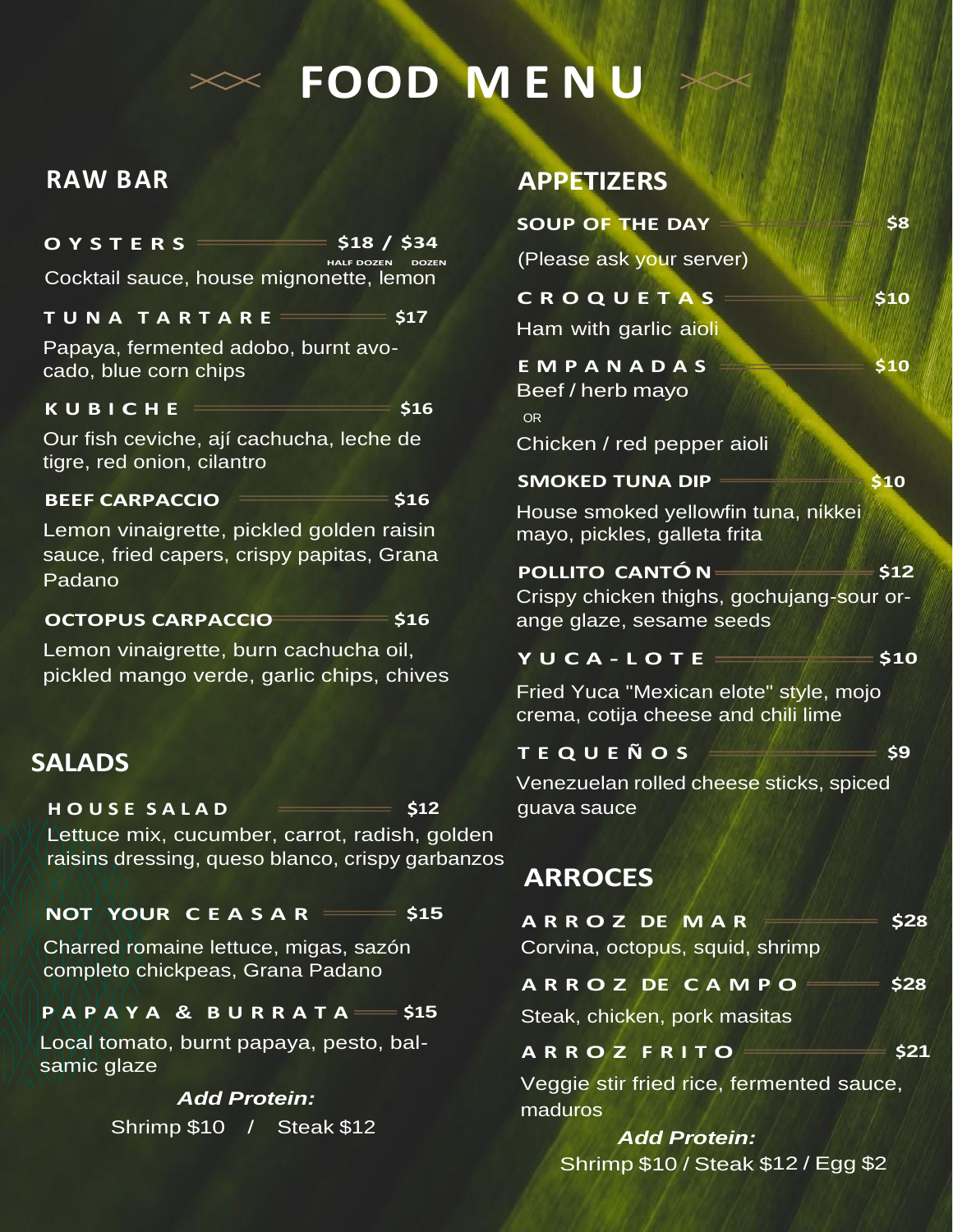# **FOOD M E N U**

# **MAIN COURSES**

| <b>POLLO BARBACOA</b> (Limited availability)                               | \$25   |  |
|----------------------------------------------------------------------------|--------|--|
| Guava smoked half chicken, spiced guava,<br>jus, herbs                     |        |  |
| CHULETA AHUMADA = \$25                                                     |        |  |
| House cured pork chop, tropical sweet<br>& sour sauce, chives              |        |  |
| <b>CARNE CON PAPAS</b>                                                     | \$26   |  |
| Slow braised prime eye round, salsa criolla,<br>ají cachucha, potato puree |        |  |
| <b>PRIME PALOMILLA 100Z \$28</b>                                           |        |  |
| Certified Prime top sirloin, Cuban mojo                                    |        |  |
| $\sim$ 555<br><b>EL YANKEE (12oz)</b>                                      |        |  |
| Certiied Angus NY Strip steak, truffle<br>butter, scallions                |        |  |
| THE KUBAN BISTEC 160Z = \$70                                               |        |  |
| Certified Angus NY Strip steak, coladita<br>peppercorn sauce               |        |  |
| GRILLED RED SNAPPER FILLET = \$27                                          |        |  |
| Mojo rojo and chives                                                       |        |  |
| <b>SNAPPER PESCADOR</b>                                                    | \$45   |  |
| Fried snapper fillet, seafood enchilado,<br>cilantro                       |        |  |
| <b>WHOLE FRIED SNAPPER</b>                                                 | $=$ MP |  |
| Charred red pepper sauce, lemon, herbs                                     |        |  |

Choice of 1 side with each main course Additional sides priced accordingly

## **S I D E S**

| \$6                 | \$7             |
|---------------------|-----------------|
| <b>MADUROS</b>      | <b>CRISPY B</b> |
| <b>TOSTONES</b>     | <b>SAUTÉED</b>  |
| <b>FRIED YUCA</b>   | <b>POTATO</b>   |
| <b>FRENCH FRIES</b> |                 |

**CRISPY BONIATO TOSTONES SAUTÉED VEGETABLES POTATO PURÉE**

> **\$5 SIDE SALAD CONGRI WHITE RICE**

## **D E S S E R T S**

# **C H O C O L A N D \$9** Nutella mousse, chocolate cookies, dark chocolate & guajillo dust

#### **KEY LIME TART**  $\qquad \qquad$  \$9

Citrus Cream, Galleta Maria Crust, Coconut-Biscotti Crumb, Candied Ginger, Mint

#### **TORREJA \$9**

Milk bread "Frito" warm caramel sauce, spiced corn flakes, gelato

## **C O F F E E**

**A M E R I C A N \$4 E S P R E S S O \$3**

## **S W E E T L I Q U O R S**

**LEMONCELLO \$10 SAMBUCA BLACK \$12 AMARETTO DI SARONNO \$12 SAMBUCA ROMANA \$12 FRANGELICO \$12 COINTREAU \$12 LICOR 43 \$12 B A I L E Y S \$12 (Carajillo add \$3)**